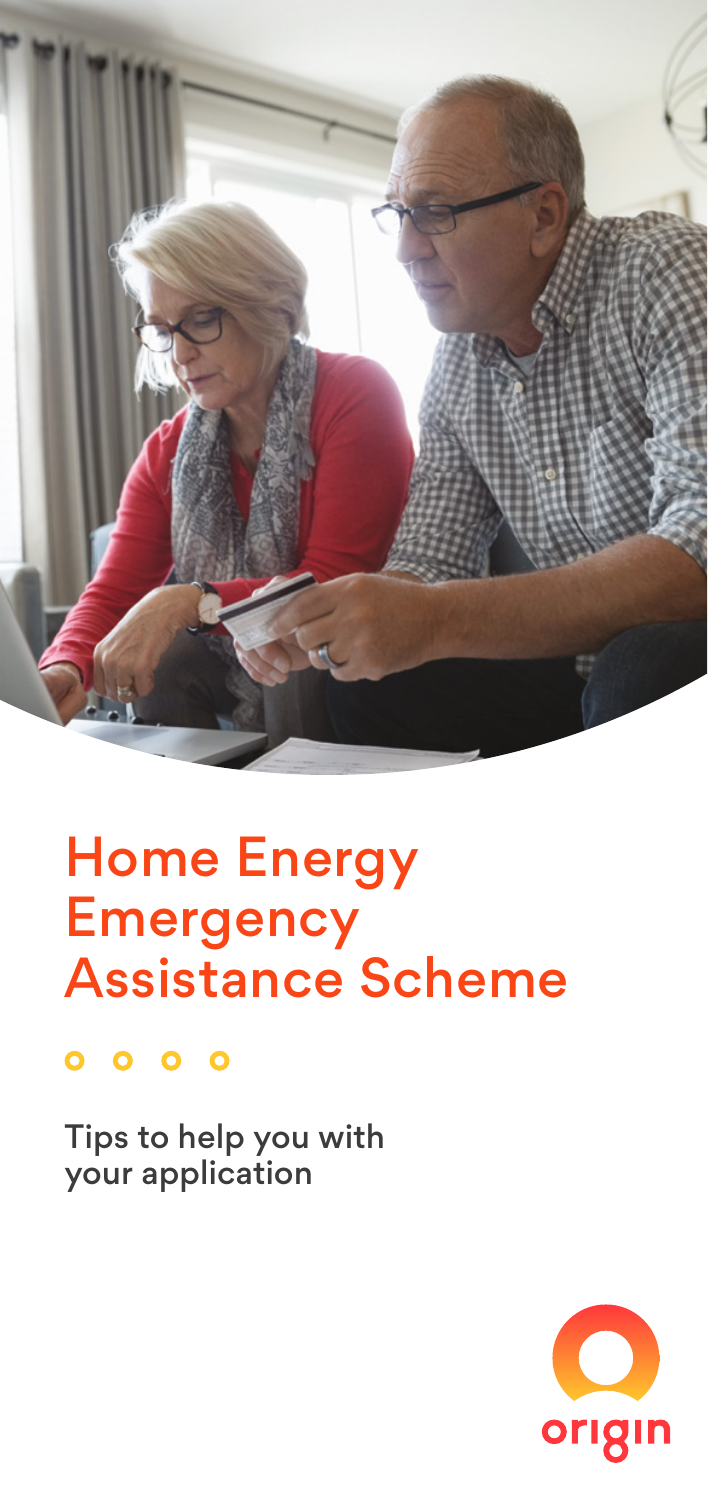## Top 5 things to look for when completing your form:

### 1. The due date

You must return your completed form by the due date. Remember, the quicker you get your form in, the quicker you could receive financial assistance. Also, while you're here, just check that your energy account information has been filled in correctly.

| Energy account information and application due date                                                                                                                                                                                                                                                                                                                |                                                         |                              |                                    |
|--------------------------------------------------------------------------------------------------------------------------------------------------------------------------------------------------------------------------------------------------------------------------------------------------------------------------------------------------------------------|---------------------------------------------------------|------------------------------|------------------------------------|
| Please contact your electricity or natural gas retailer to complete this section.                                                                                                                                                                                                                                                                                  |                                                         |                              |                                    |
| Electricity                                                                                                                                                                                                                                                                                                                                                        | Company name                                            |                              |                                    |
| Application number                                                                                                                                                                                                                                                                                                                                                 | Account number                                          |                              |                                    |
| Reticulated natural gas                                                                                                                                                                                                                                                                                                                                            | Company name                                            |                              |                                    |
| Application number                                                                                                                                                                                                                                                                                                                                                 | Account number                                          |                              |                                    |
| Application form due date                                                                                                                                                                                                                                                                                                                                          |                                                         |                              |                                    |
| If you cannot return your form by the due date, please contact Concession Services on 13 QGOV (13 74 68)<br>(local call charge) or (07) 3247 6204 to discuss your application.<br>If you don't return your form by the due date, your application will be cancelled and your energy retailer may take action to<br>collect the amount outstanding on your account. |                                                         |                              |                                    |
| Account holder details (please include names of all energy account holders)                                                                                                                                                                                                                                                                                        |                                                         |                              |                                    |
| Account holder 1, Sumame                                                                                                                                                                                                                                                                                                                                           | Given names                                             |                              |                                    |
| Account holder 2, Surname                                                                                                                                                                                                                                                                                                                                          | Given names                                             |                              |                                    |
| Current address of household                                                                                                                                                                                                                                                                                                                                       |                                                         |                              |                                    |
|                                                                                                                                                                                                                                                                                                                                                                    |                                                         |                              | Postcode                           |
| Home phone                                                                                                                                                                                                                                                                                                                                                         |                                                         |                              |                                    |
|                                                                                                                                                                                                                                                                                                                                                                    | Mobile phone                                            |                              |                                    |
| Postal address (if different from above)                                                                                                                                                                                                                                                                                                                           |                                                         |                              |                                    |
|                                                                                                                                                                                                                                                                                                                                                                    |                                                         |                              | Postcode                           |
| <b>Household details</b>                                                                                                                                                                                                                                                                                                                                           |                                                         |                              |                                    |
| Number of adults in household (including you)                                                                                                                                                                                                                                                                                                                      |                                                         | Number of dependent children |                                    |
| <b>Type of housing</b>                                                                                                                                                                                                                                                                                                                                             |                                                         |                              |                                    |
| Rental property                                                                                                                                                                                                                                                                                                                                                    | Public housing                                          |                              | Own your home                      |
| Buying home/mortgage                                                                                                                                                                                                                                                                                                                                               | (through the Department of<br>Housing and Public Works) |                              | Boarding house                     |
| <b>Eligibility</b>                                                                                                                                                                                                                                                                                                                                                 |                                                         |                              |                                    |
| Please select at least one of the following options:<br>1. I am a concession card holder (please tick which card you hold below) or                                                                                                                                                                                                                                |                                                         |                              |                                    |
| Pensioner Concession Card                                                                                                                                                                                                                                                                                                                                          | Health Care Card                                        |                              | DVA Gold Card (except 'Dependant') |
| Card number                                                                                                                                                                                                                                                                                                                                                        |                                                         |                              |                                    |
| 2. I am registered with my energy retailer's hardship program or am on a payment plan                                                                                                                                                                                                                                                                              |                                                         | or                           |                                    |
| 3. My annual base income is less than \$49 000 (single) or \$75 000 (combined with partner)                                                                                                                                                                                                                                                                        |                                                         |                              |                                    |
|                                                                                                                                                                                                                                                                                                                                                                    |                                                         |                              |                                    |

### 2. Your details and eligibility

Make sure you provide your name, address and contact phone number here, and fill in the household details, type of housing and eligibility sections.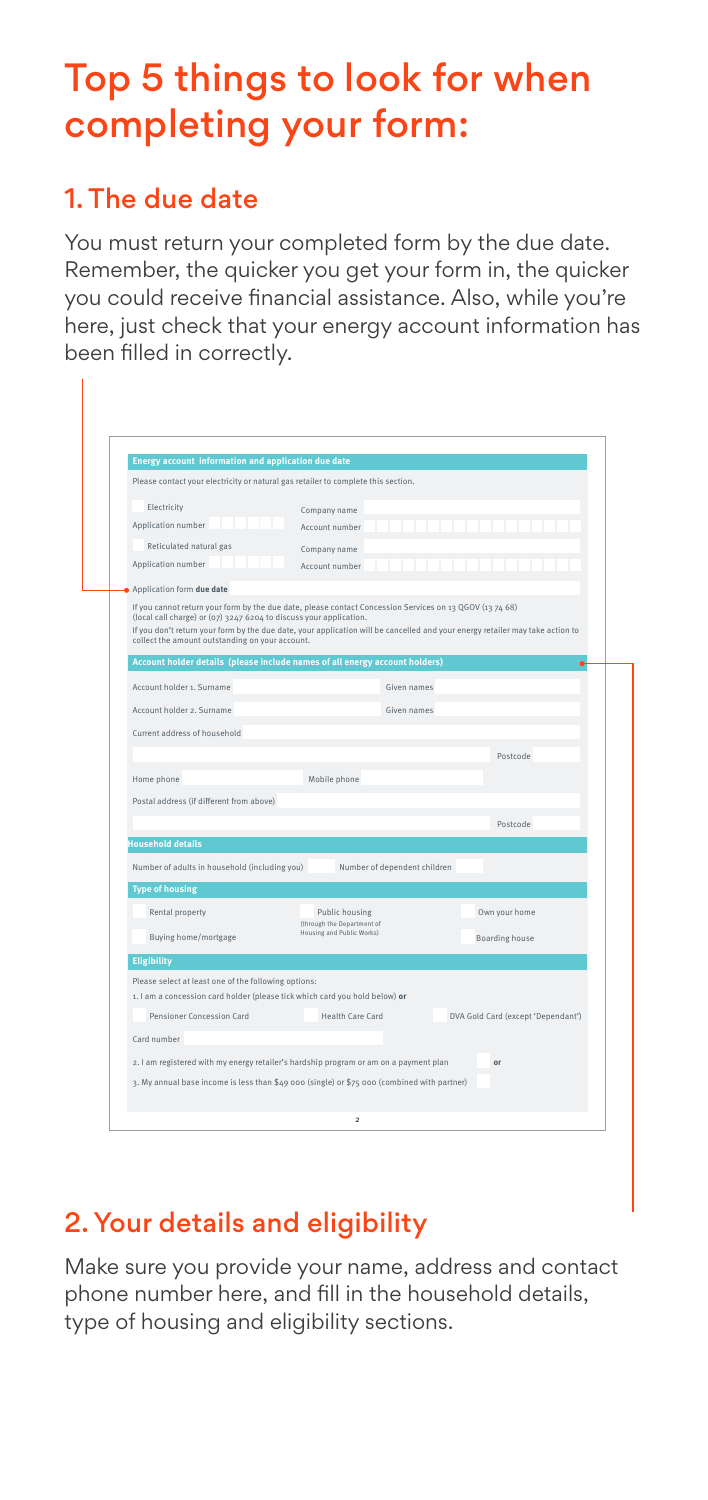### 3. Reason for your application

You need to meet one of the three criteria listed to be eligible for a grant. Tick the box for the reason for your application and provide the details in the section(s) that apply.

| <b>Reason for your application</b>                                                                                                                                     |                                                     |  |                |                              |                             |  |
|------------------------------------------------------------------------------------------------------------------------------------------------------------------------|-----------------------------------------------------|--|----------------|------------------------------|-----------------------------|--|
| Why are you applying for HEEAS? Tick at least one of the following reasons below:                                                                                      |                                                     |  |                |                              |                             |  |
| My household income has decreased substantially, such as for loss of employment, family separation, illness, injury or<br>disability (please complete section 1 below) |                                                     |  |                |                              |                             |  |
| I have had high unexpected expenses on essential items (please complete section 2 below)                                                                               |                                                     |  |                |                              |                             |  |
| My household income has decreased substantially and I have had high unexpected expenses on essential items<br>(please complete both sections 1 and 2 below)            |                                                     |  |                |                              |                             |  |
| For your application to be considered, the reason you select must have happened in the last 12 months.                                                                 |                                                     |  |                |                              |                             |  |
| Please note: We may ask you to provide documents or receipts for repairs/purchases to verify this information.                                                         |                                                     |  |                |                              |                             |  |
| Section 1 (please complete if your household income has decreased substantially)                                                                                       |                                                     |  |                |                              |                             |  |
|                                                                                                                                                                        |                                                     |  | Date           | Fortnightly<br>income before | Fortnightly<br>income after |  |
| Marriage/defacto separation                                                                                                                                            | Date separated                                      |  |                | $\hat{\mathbf{x}}$           | $\hat{\mathbf{x}}$          |  |
| Housemate or family member moved out                                                                                                                                   | Date moved out                                      |  | $\overline{I}$ | Ś                            | Ś                           |  |
| Death of immediate family member                                                                                                                                       | Date of death                                       |  | $\overline{I}$ | Ś                            | Ś                           |  |
| Child maintenance stopped<br>or decreased                                                                                                                              | Date stopped/<br>decreased                          |  |                | $\hat{\mathbf{x}}$           | $\hat{\mathbf{x}}$          |  |
| Decrease in hours of work                                                                                                                                              | Date hours of<br>work decreased                     |  |                | Ś                            | Ś                           |  |
| Loss of employment                                                                                                                                                     | Date stopped<br>work                                |  |                | ¢                            | ¢                           |  |
| Unexpected illness, injury or<br>disability resulting in decreased<br>household income                                                                                 | Date of unexpected<br>illness/injury/<br>disability |  |                | $\hat{\mathbf{x}}$           | $\hat{\mathbf{x}}$          |  |
| Section 2 (please complete if you have had high unexpected expenses on essential items)                                                                                |                                                     |  |                |                              |                             |  |
| Refrigerator repair or purchase                                                                                                                                        | $\hat{\mathbf{x}}$                                  |  |                | Date                         |                             |  |
| Washing machine repair or purchase                                                                                                                                     | \$                                                  |  |                | Date                         |                             |  |
| Hot water service repair or purchase                                                                                                                                   | \$                                                  |  |                | Date                         |                             |  |
| Car repairs                                                                                                                                                            | $\hat{\mathbf{x}}$                                  |  |                | Date                         |                             |  |
| Direct funeral expenses                                                                                                                                                | $\hat{\mathbf{x}}$                                  |  |                | Date                         |                             |  |
| Removalist expenses                                                                                                                                                    | \$                                                  |  |                | Date                         |                             |  |
| Once off medical expenses not covered by Medicare<br>\$<br>(including dental and optical)                                                                              |                                                     |  |                | Date                         |                             |  |
| Other unexpected expenses                                                                                                                                              | $\hat{\mathbf{x}}$                                  |  |                | Date                         | $\overline{I}$              |  |
| Please specify:                                                                                                                                                        |                                                     |  |                |                              |                             |  |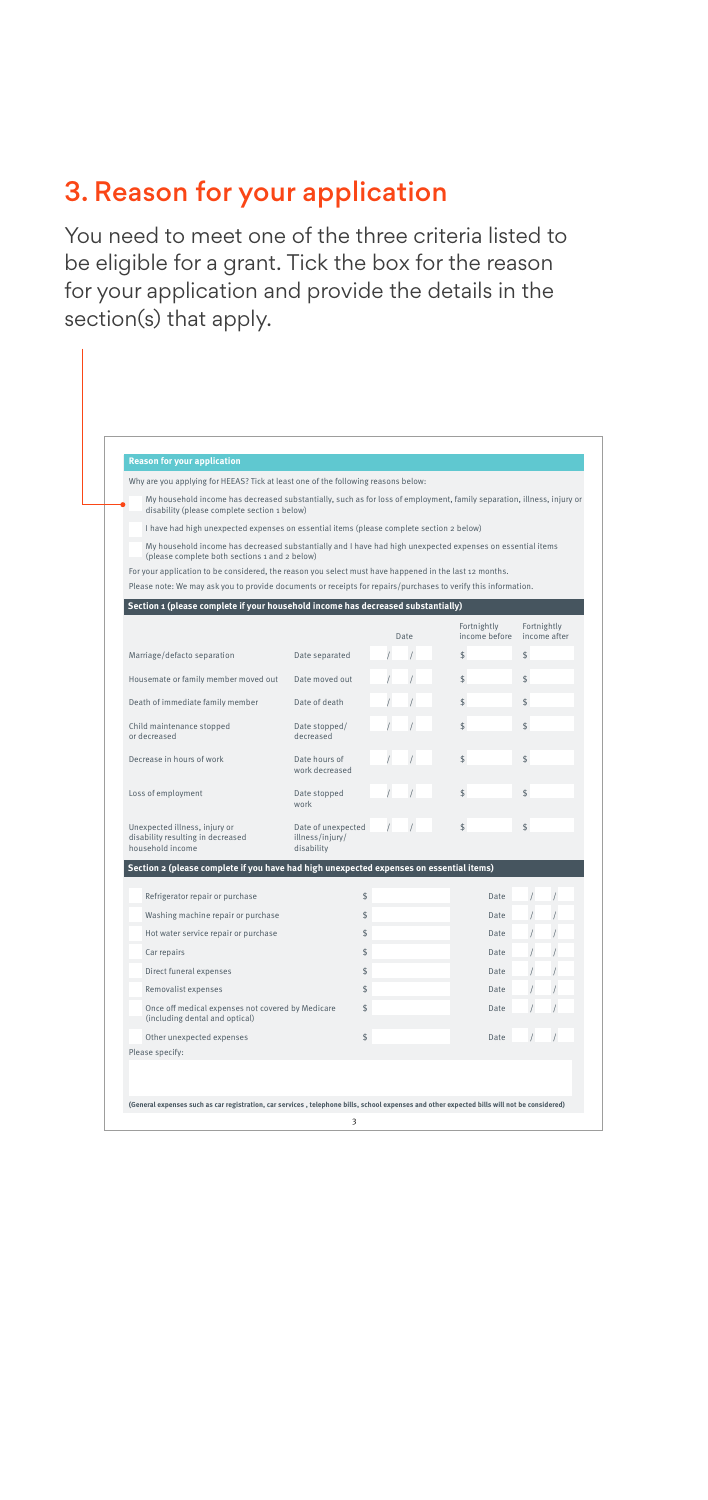### 4. Your household income and expenditure

Provide details of your fortnightly household income and expenditure. Be sure to include your after tax income and to include all members of your household for the two-week period.

| Sources of household income and expenditure per fortnight                                                                                                                                                                                                                                       |                                                                                                                    |                            |                                                                                                 |    |
|-------------------------------------------------------------------------------------------------------------------------------------------------------------------------------------------------------------------------------------------------------------------------------------------------|--------------------------------------------------------------------------------------------------------------------|----------------------------|-------------------------------------------------------------------------------------------------|----|
| We will consider your household's income and expenditure to calculate whether you can contribute to a payment plan for<br>your electricity account.                                                                                                                                             |                                                                                                                    |                            |                                                                                                 |    |
| List details of the total income (after tax) for all members of<br>your household per fortnight before Centrepay or any other<br>automatic deductions.                                                                                                                                          |                                                                                                                    |                            | List details of expenditure per fortnight                                                       |    |
| Government benefits                                                                                                                                                                                                                                                                             | ¢.                                                                                                                 | Household rent             |                                                                                                 | ¢. |
| Pension                                                                                                                                                                                                                                                                                         |                                                                                                                    |                            | Household mortgage payment                                                                      | Ś  |
| Newstart/Youth Allowance<br>Austudy/ABSTUDY                                                                                                                                                                                                                                                     |                                                                                                                    | Household electricity bill |                                                                                                 | Ś  |
|                                                                                                                                                                                                                                                                                                 |                                                                                                                    |                            |                                                                                                 |    |
| Employment                                                                                                                                                                                                                                                                                      | \$                                                                                                                 | Household gas bill         |                                                                                                 | Ś  |
| Family Tax Benefit                                                                                                                                                                                                                                                                              | ¢.                                                                                                                 |                            |                                                                                                 |    |
| Child maintenance payment(s)                                                                                                                                                                                                                                                                    | ¢.                                                                                                                 |                            |                                                                                                 |    |
| <b>WorkCover</b>                                                                                                                                                                                                                                                                                | ¢.                                                                                                                 |                            |                                                                                                 |    |
| Other                                                                                                                                                                                                                                                                                           | ¢                                                                                                                  |                            |                                                                                                 |    |
| <b>Total household income</b><br>per fortnight                                                                                                                                                                                                                                                  | ¢                                                                                                                  |                            |                                                                                                 |    |
| Declaration: this section must be signed so your application can be progressed                                                                                                                                                                                                                  |                                                                                                                    |                            |                                                                                                 |    |
| 1. I consent to the Queensland Government asking Centrelink and/or Department of Veterans' Affairs to determine and                                                                                                                                                                             |                                                                                                                    |                            |                                                                                                 |    |
| confirm my concession card status.                                                                                                                                                                                                                                                              |                                                                                                                    |                            |                                                                                                 |    |
| 2. I authorise the non-government organisation or representative, as identified on page 1, to discuss details of my<br>circumstances with my energy retailer and/or the Queensland Government for the purpose of assessing my application<br>under the Home Energy Emergency Assistance Scheme. |                                                                                                                    |                            |                                                                                                 |    |
| 3. I declare that all information I have given is true and correct and I understand that any fraudulent information provided<br>in the application to obtain this assistance may lead to prosecution.                                                                                           |                                                                                                                    |                            |                                                                                                 |    |
| 4. I authorise the release of information regarding my energy account by the energy retailer to the Queensland<br>Government for purposes of assessing my application under the Home Energy Emergency Assistance Scheme.                                                                        |                                                                                                                    |                            |                                                                                                 |    |
| 5. I authorise for any assistance provided to be paid directly to the energy retailer.                                                                                                                                                                                                          |                                                                                                                    |                            |                                                                                                 |    |
|                                                                                                                                                                                                                                                                                                 |                                                                                                                    | Name                       |                                                                                                 |    |
| If completing this form as an e-document please select the tick box<br>to indicate you have read and agree with the declaration above.                                                                                                                                                          |                                                                                                                    |                            |                                                                                                 |    |
| $\sim$                                                                                                                                                                                                                                                                                          |                                                                                                                    |                            |                                                                                                 |    |
| If completing this form by hand please provide signature of the applicant                                                                                                                                                                                                                       |                                                                                                                    |                            |                                                                                                 |    |
| Your eligibility for assistance under the scheme will be determined on the information you have provided on this                                                                                                                                                                                | application form. Assistance cannot be provided if your reason outlined on the application is outside the scheme's |                            | eligibility criteria. Please ensure you have accurately completed all the required information. |    |

### 5. Your name and signature

Don't forget your name and signature at the bottom of this page. If you're completing the form:

- online type your name and tick the checkbox
- on paper write your name and sign the form in the space provided.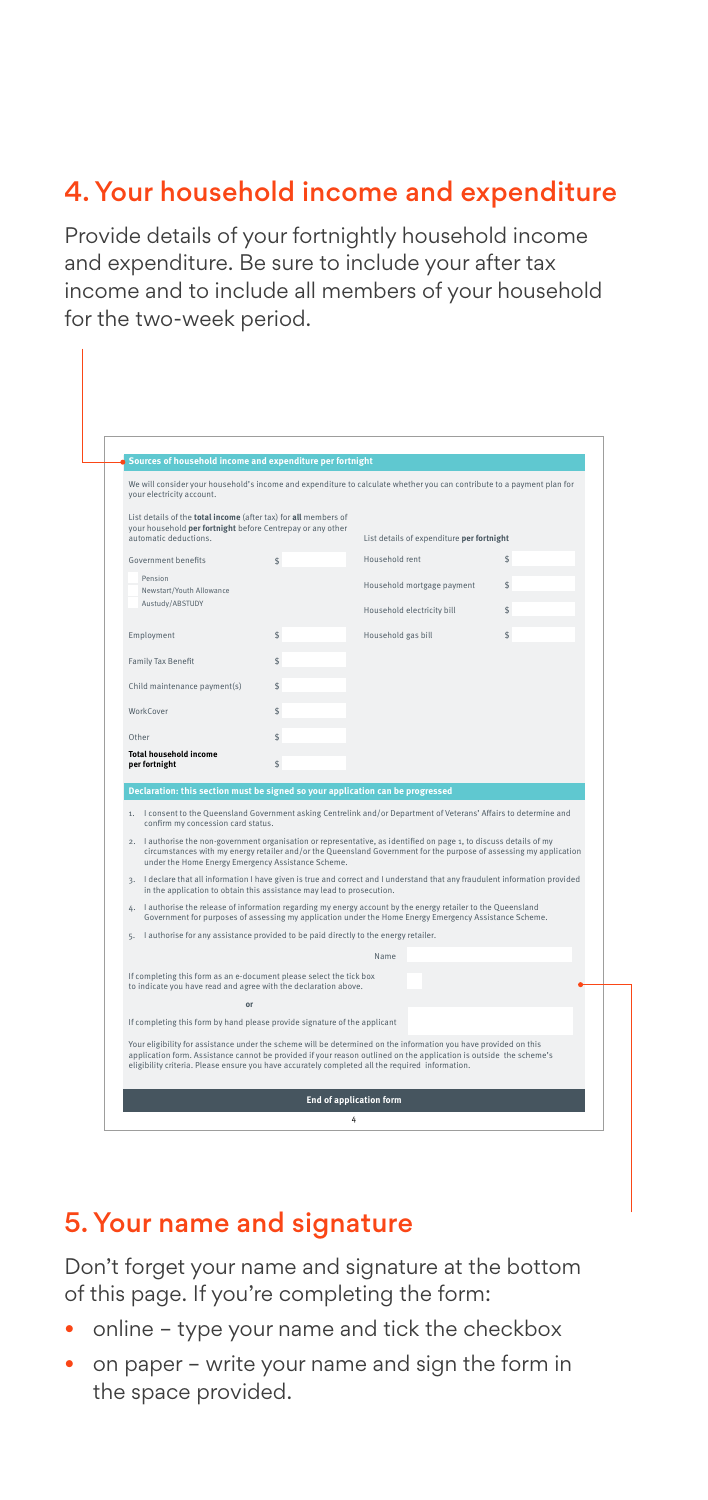### Top 5 frequently asked questions

### $0000$

#### 1. What is the Home Energy Emergency Assistance Scheme?

It's a government program that provides assistance to eligible customers in Queensland who need help paying their electricity or gas bills – recognising that things like work, health and family can change and affect your finances.

### 2.What sort of help will it give me?

If you're eligible, you could receive a one-off payment of up to \$720 to use towards your gas or electricity accounts, and you can reapply every two years.

### 3. What happens if I don't return my application by the due date?

Unfortunately, if your form's not received by the due date, you may lose the opportunity to apply – so it's really important you get this in on time. And remember, the quicker you return your form, the sooner you could get help towards your bills.

### 4.How long does it take before I'll get my grant?

Once you've submitted your form, the Department of Communities may take around 6-8 weeks to process your application.

They'll write to you to let you know if your application has been successful, and if it is, we'll also get in touch to let you know we've applied your grant to your account.

### 5.Where do I go if I need help filling in my form?

Just give us a call on 13 24 61 and ask for Customer Advocacy. We're happy to answer any questions you might have and can even help you fill out the form over the phone.